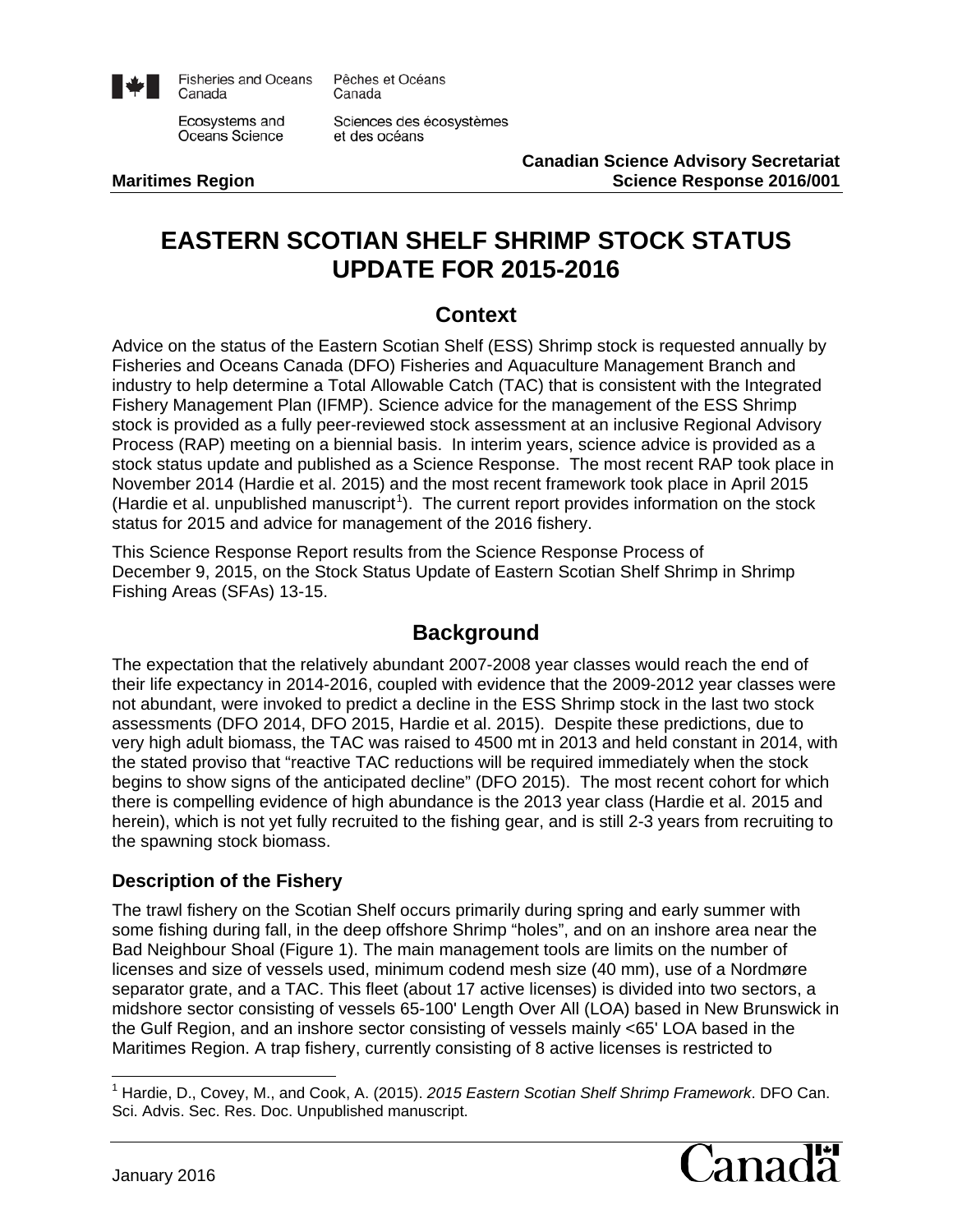#### **Maritimes Region**

Chedabucto Bay. The allocation of quota to the Chedabucto Bay trap fishery currently stands at 8% of the TAC.

Although there has been some Shrimp fishing on the Scotian Shelf since the 1960s, the Nova Scotia fishery began to expand toward its full potential only when groundfish bycatch restrictions were overcome with the introduction of the Nordmøre grate in 1991 (Figure 2). The TAC was first reached in 1994, when individual Shrimp Fishing Area (SFAs) quotas were removed. Since that time, the TAC has fluctuated between 3100 – 5500 mt, mostly in response to the influence of strong recruitment events (large year classes) on spawning stock and fishable biomass. The TAC for 2015 was 4500 mt.



*Figure 1. Shrimp Fishing Areas (SFAs) on the Eastern Scotian Shelf. The finely stippled line depicts survey stratum 17, and survey strata 13-15 are the remaining portions of SFAs 13-15.*



*Figure 2. History of Eastern Scotian Shelf Shrimp fishery showing catches per Shrimp Fishing Areas, Total Allowable Catch, and effort up to November 15, 2015.*

## **Analysis and Response**

The stock assessment for ESS Shrimp is based on a "Traffic Light" analysis (Koeller et al. 2000, Mohn et al. 2001, Halliday et al. 2001) that uses a multiple indicator diagnostic approach, with discussion of individual indicators grouped under headings representing four "characteristics" (see Hardie et al. 2015 for the most recent full assessment).

A precautionary approach using reference points and control rules within the framework of the Traffic Light analysis has been used in recent assessments for this stock. In general, the precautionary application of reference points for ESS Shrimp includes a limit reference point (LRP) and upper stock reference (USR), which are 30% and 80% of the average spawning stock biomass (SSB) maintained during the high productivity period of the modern fishery (2000-2010) respectively. A maximum removal reference point of 20% female exploitation is used to help guide management decisions (see Hardie et al. 2015 for details and recent application).

Data used in this assessment include commercial catch data, survey catch per unit effort (CPUE) data (raised to total biomass using swept area method), detailed Shrimp biological data (commercial and survey samples), survey data for other marine species, and various environmental data (see Hardie et al. 2015 for details).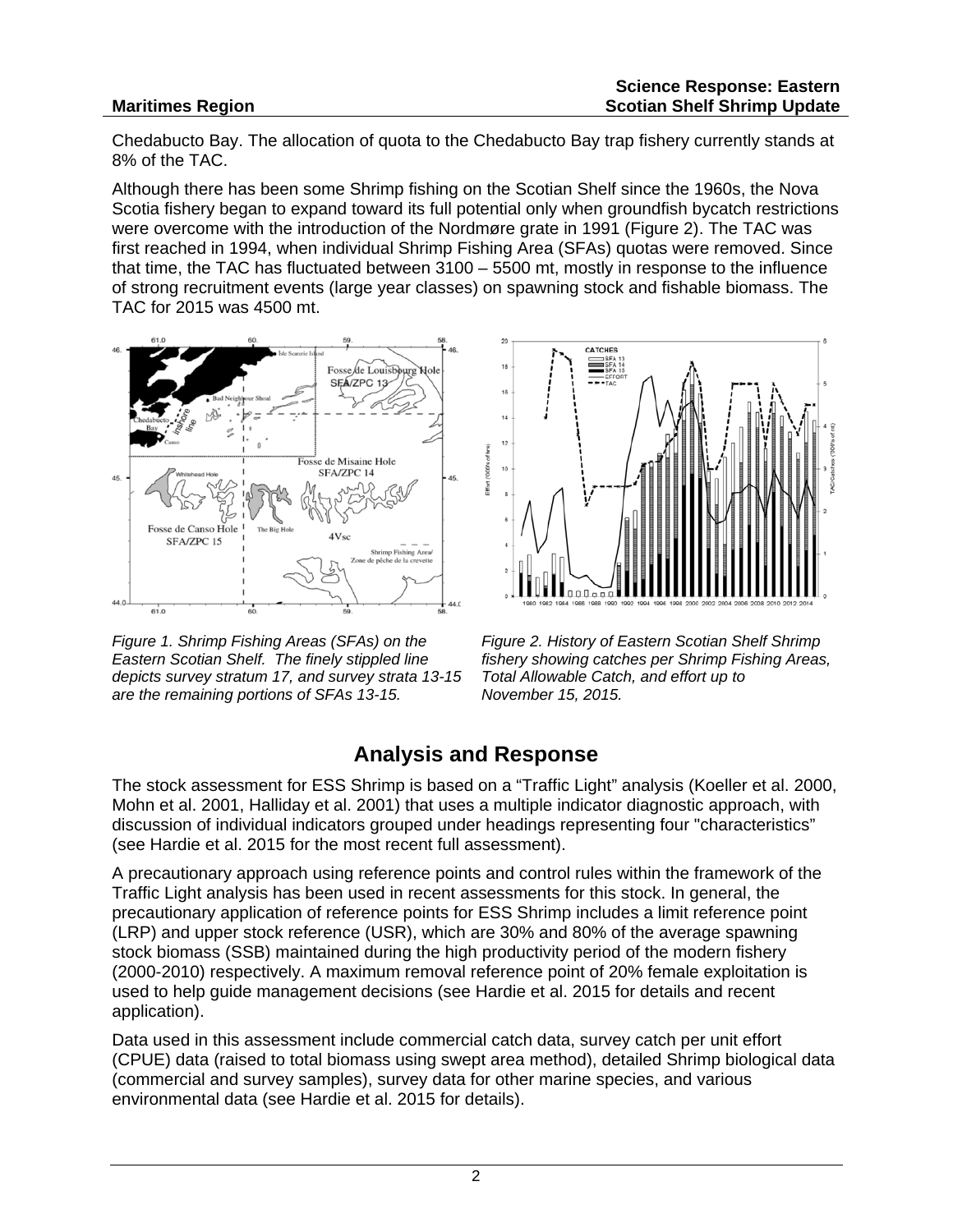#### **Indicators of the Stock Status**

The swept area biomass index declined by 23.5% from 38,791 +/- 7542 (95% confidence interval) mt in 2014 to 29,642 +/- 7342 (95% confidence interval) mt in 2015. Biomass estimates declined in all strata except for stratum 15 (Figure 3). Generally, commercial CPUE was similar in 2015 to 2014, although the 2015 Gulf and Trap CPUEs increased while the standardized CPUE decreased. Overall, the mean normalized CPUE of commercial and survey CPUEs remained approximately stable in 2015 (Figure 4).



*Figure 3. Survey Catch per Unit Efforts overall and by survey stratum.*

*Figure 4. Mean-normalized commercial and survey Catch per Unit Efforts.*

Spawning stock biomass is the biomass indicator used to define the lower and upper stock reference points as 30% and 80% of the average SSB from 2000-2010. The point estimate of the SSB decreased 26% from 20,354 mt in 2014 to 14,939 mt in 2015, just above the USR (14,558 mt). Female exploitation increased to 18.7%, just below the removal reference of 20%. However, it is important to note that uncertainty around the SSB point estimate makes it likely that the value of the SSB falls below or above the USR. The proportion of females in the total survey catch decreased from 70% in 2014 to 57% in 2015.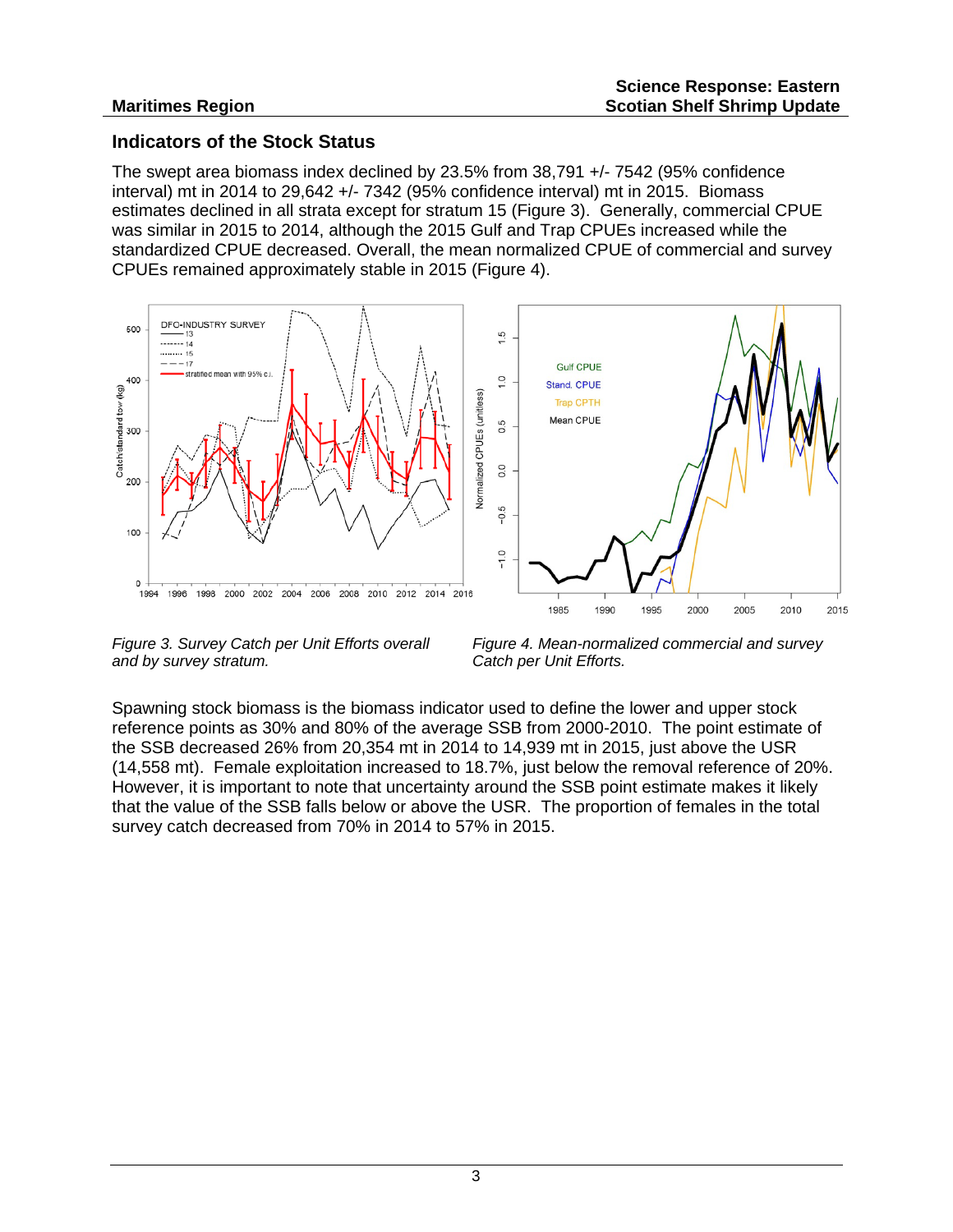

*Figure 5. The precautionary approach (PA) for Eastern Scotian Shelf Shrimp showing spawning stock biomass index (PA abundance index) and female exploitation index (PA removal reference) point estimates from 2005-2015 relative to lower and upper stock reference points.* 

The decline in the total and spawning stock biomass indices are consistent with the expectation that the 2007-2008 year classes are reaching, or have reached, the end of their lifespan, and that the succeeding year classes (2009-2012) are not abundant. These declines are evident in decreased survey length frequencies of transitional/primiparous Shrimp in 2015 (Figure 6), although the abundance of multiparous Shrimp remained approximately stable at high abundance (Figure 6-7, Table 1). The estimated abundance of age 4 and older male Shrimp, the age at which Shrimp are expected to recruit to the female biomass the following year, is the lowest on record (Figure 7, Table 1). The abundant 2013 year class is evident in the survey length frequencies (Figure 6, Table 1) and is estimated from modal analysis to be present as the most abundant cohort of age 2 Shrimp since the very abundant 2001 year class in 2003 (Table 1). The bellybag index from the 2015 survey (the 2014 year class) is the lowest on record – similar to the 2012 year class from the 2013 survey (Table 1).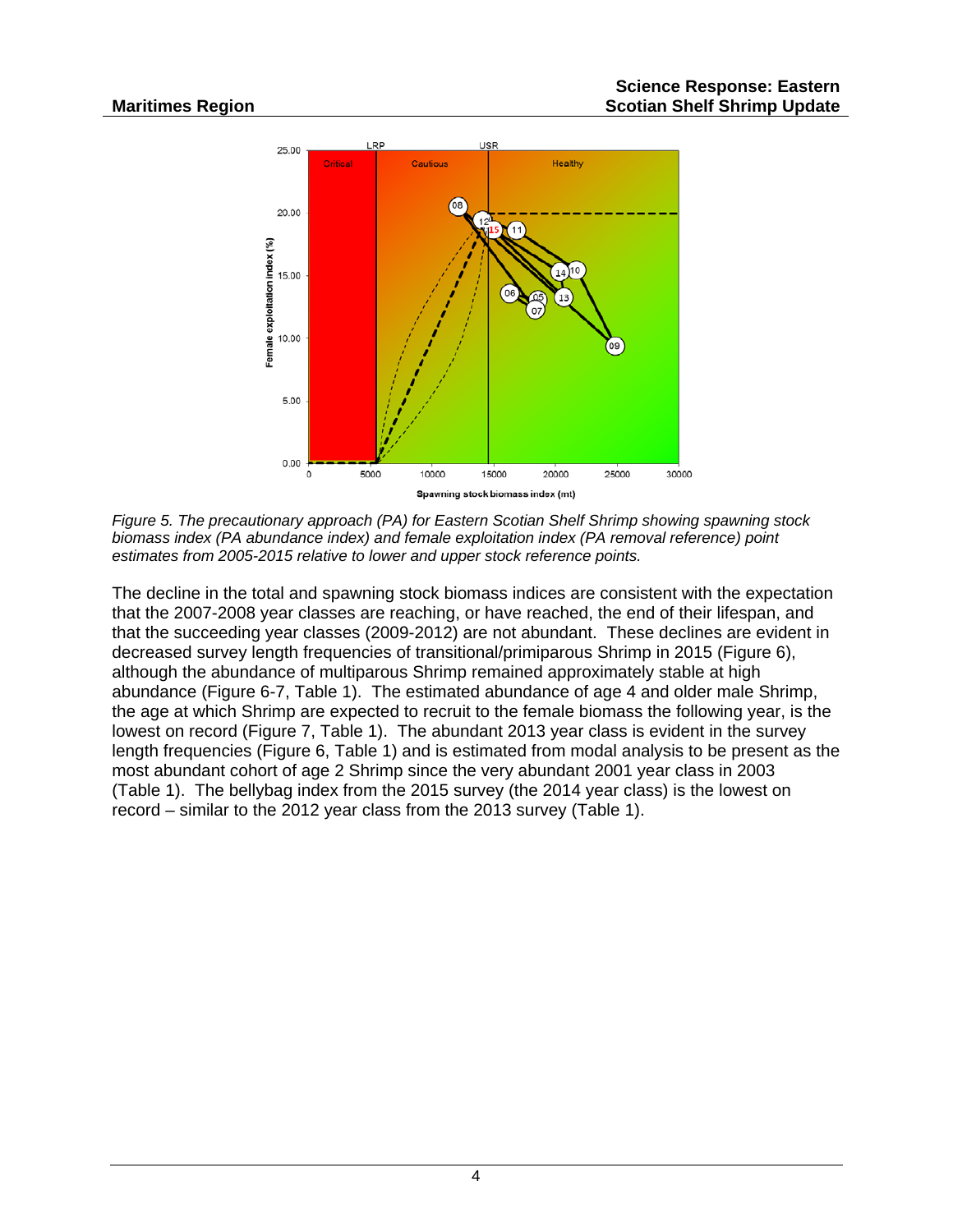

*Figure 6. Population estimates of number of Shrimp at length from DFO-industry surveys 2014 and 2015 (solid line). The heavy dotted line in each figure represents transitional and primiparous Shrimp, and the stippled line represents multiparous Shrimp. See Hardie et al. 2015 for complete time-series of survey length-frequencies.*



*Figure 7. Population estimates of age 4 and older male, primiparous female, and multiparous female Shrimp from the survey.*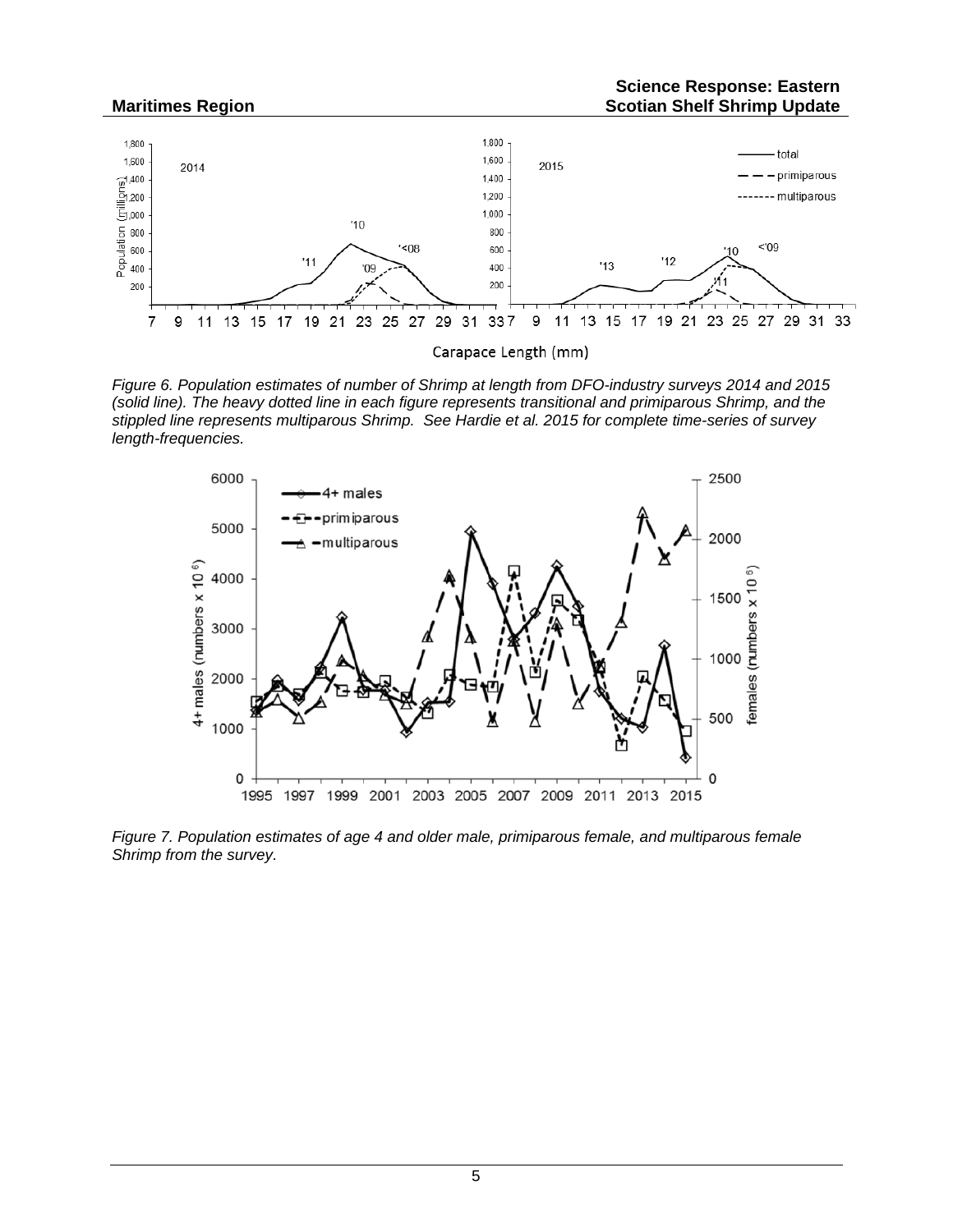|  |  | Table 1. Survey population numbers at age from modal analysis. Numbers $x$ 10 <sup>6</sup> . |  |  |
|--|--|----------------------------------------------------------------------------------------------|--|--|
|--|--|----------------------------------------------------------------------------------------------|--|--|

|          |                      | 02   | 03   | 04   | 05   | 06   | 07    | 08   | 09   | 10   | 11   | 12   | 13   | 14    | 15   | Avg. |
|----------|----------------------|------|------|------|------|------|-------|------|------|------|------|------|------|-------|------|------|
|          |                      | 980  | 196  | 316  | 198  | 61   | 194   | 484  | 567  | 263  | 97   | 113  | 25   | 789   | 24   | 308  |
|          | $\mathbf{2}$         | 134  | 616  | 354  | 187  | 121  | 39    | 114  | 304  | 188  | 85   | 348  | 302  | 110   | 504  | 231  |
|          | 3                    | 383  | 312  | 3118 | 652  | 880  | 506   | 396  | 267  | 1020 | 752  | 1018 | 1157 | 552   | 756  | 771  |
|          | 4                    | 399  | 1506 | 839  | 4502 |      | $0^3$ | 1190 | 463  | 1036 | 1044 | 1022 | 1693 | $0^3$ | 922  | 1416 |
|          | 5+                   | 1847 | 1727 | 3324 | 2224 | 5106 | 5506  | 3017 | 6020 | 4109 | 2488 | 1666 | 2398 | 4375  | 1956 | 2888 |
|          | <b>TOTAL</b>         | 2763 | 4161 | 7636 | 7763 | 6169 | 6244  | 5201 | 7622 | 6616 | 4467 | 4167 | 5574 | 5826  | 4162 | 5171 |
| 4+ males |                      | 938  | 1526 | 1549 | 4956 | 3916 | 2804  | 3317 | 4263 | 3454 | 1755 | 1211 | 1032 | 2670  | 427  | 2275 |
|          | <b>Primiparous</b>   | 678  | 551  | 870  | 786  | 771  | 1739  | 892  | 1492 | 1324 | 930  | 281  | 860  | 659   | 399  | 835  |
|          | <b>Multiparous</b>   | 630  | 1188 | 1698 | 1183 | 480  | 1157  | 482  | 1295 | 630  | 945  | 309  | 2224 | 1835  | 2076 | 1051 |
|          | <b>Total Females</b> | 1308 | 1739 | 2568 | 1969 | 1251 | 2896  | 1374 | 2787 | 1954 | 1875 | 1590 | 3084 | 2494  | 2475 | 1886 |

<sup>1</sup> Total population less ages 2,3 males, transitionals and females; i.e. males that will potentially change to females the following year.<br>
<sup>2</sup> Includes transitionals.

ancludes transitionals.<br><sup>3</sup>4 year olds of the 1996 and 2002, 2003 year classes were not distinguishable in the modal analysis. These year classes appear to be small and are contained in the age 3 or 5+ categories. <sup>4</sup> Bellybag.

The most important changes in ecosystem indicators in 2015 are dramatic rises of bottom temperatures derived from the June Shrimp survey and the August groundfish survey, which are the highest on record for both time series (Figure 8). Shrimp prefer cooler temperatures (approximately 0-5 degrees Celsius) and tend to be more abundant and productive during periods and in areas of cooler bottom temperatures (Shumway et al. 1985).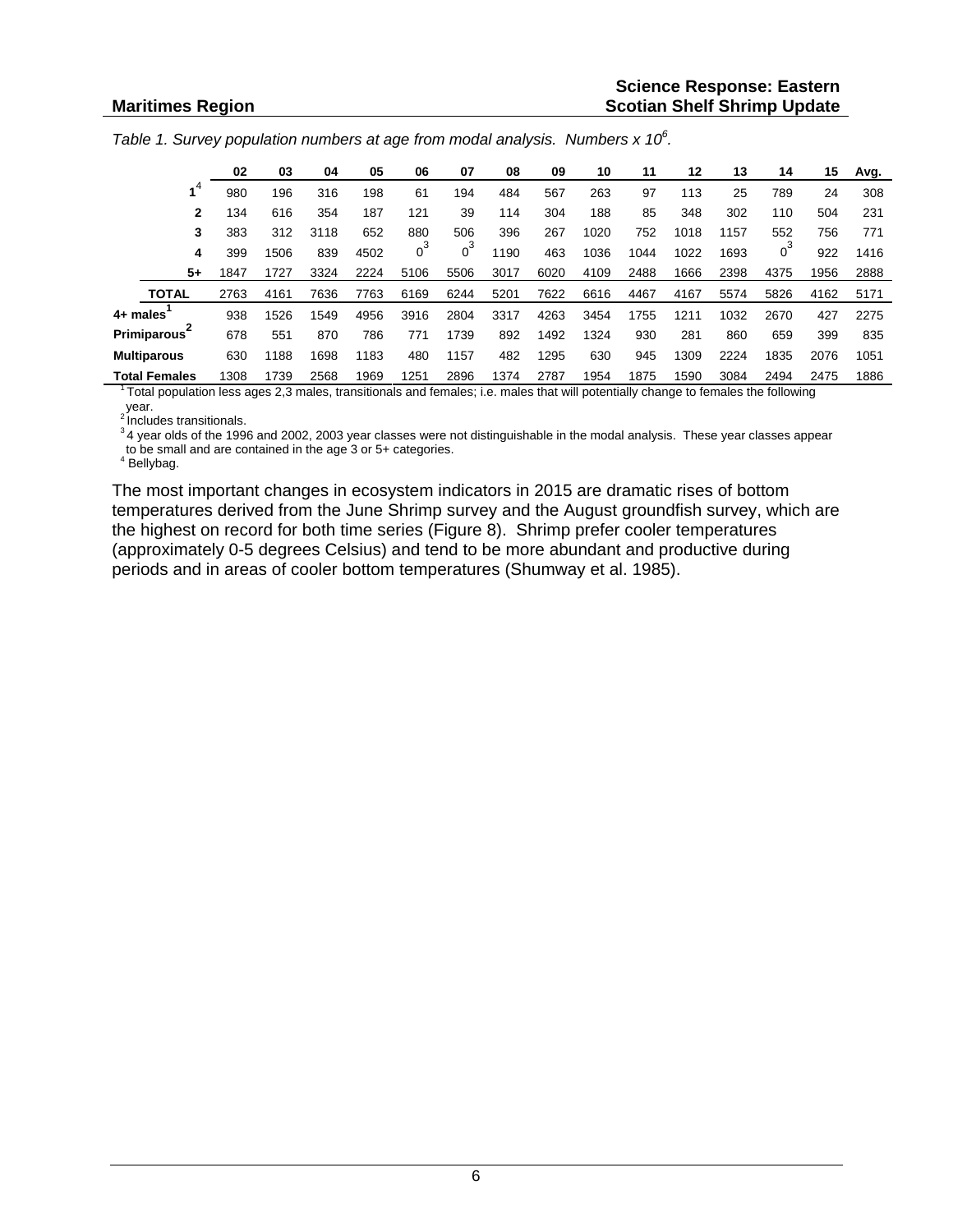

*Figure 8. Time series of all available indicators (left panel), characteristics and mean (overall) indicator (right panel) time-series from 1982-2015. Thresholds between red, yellow and green are at the 33rd and 66th percentile of the 2000-2010 data series for each indicator, as was agreed at the 2015 Shrimp framework meeting. Not all indicators in the summary above are discussed in the text. See Hardie et al. 2015 for a detailed description of indicators.*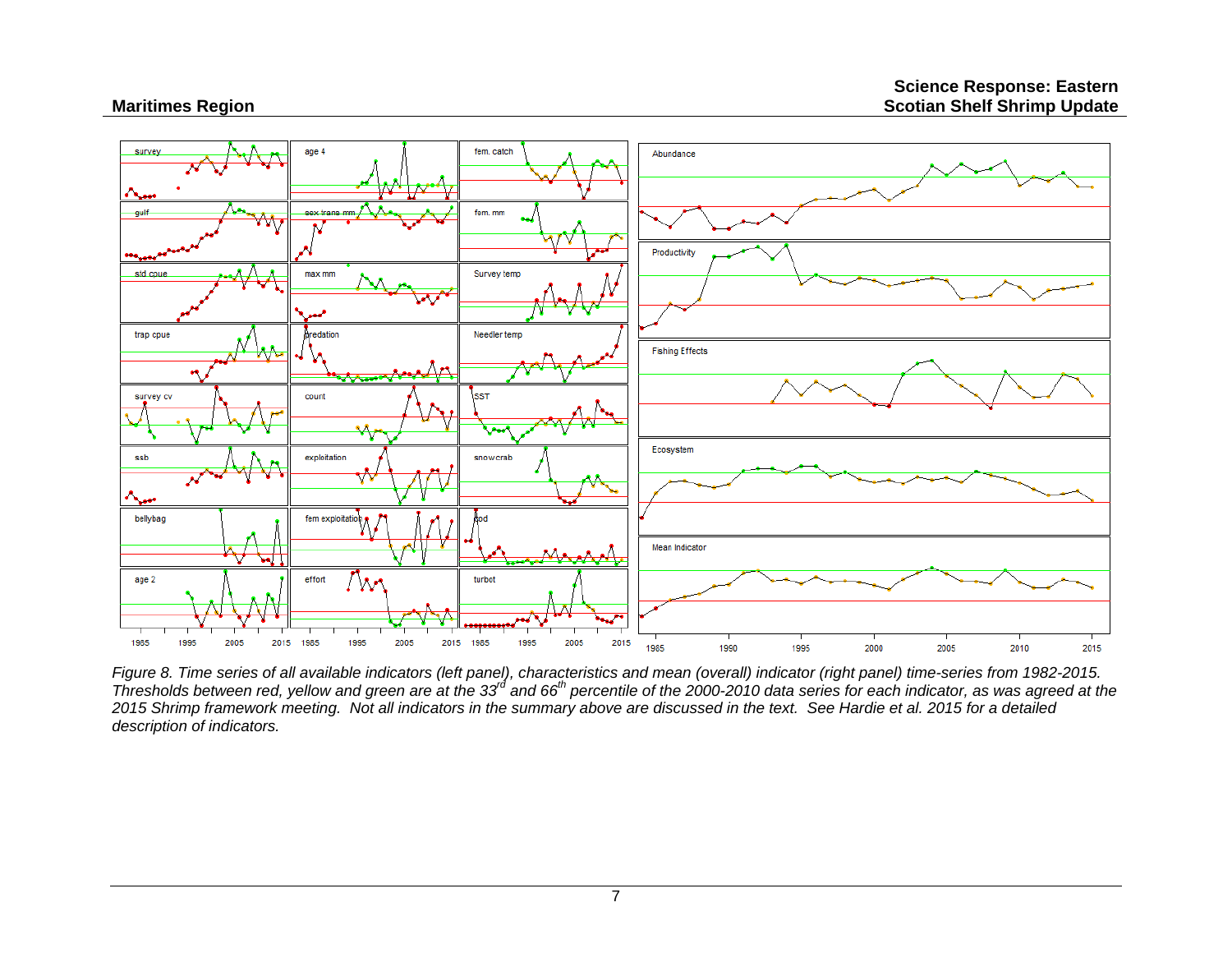### **Conclusions**

As predicted in 2013 (DFO 2014) and 2014 (DFO 2015, Hardie et al. 2015) assessments, the ESS Shrimp stock is declining. This decline is consistent with the expectation that the abundant 2007-2008 year classes are reaching or have reached the end of their lifespan (6-8 years). Because the abundant 2013 year class, currently 2 year old males, is not yet fully recruited to the fishable biomass, the fishable stock is predominantly composed of the less abundant 2009- 2012 year classes and remnants of the 2007-2008 cohorts.

The record-low estimate of age 4+ male Shrimp (pre-recruits) suggests that there will be low recruitment to the SSB in 2016. Evidence from this and recent stock assessments supports that the 2009-2012 year classes were of low abundance. This further supports that the SSB is unlikely to increase notably until the 2013 year class begins to undergo sex transition in 2017. If the 2013 year class continues to experience good survival, it would be expected to result in an increase in age 4+ males in 2017. This situation was previously observed when the similarly (to 2013) abundant 2001 year class caused a substantial increase in age 4+ males in 2005, followed by increases in female biomass in subsequent years (Figure 7). However, it should be noted that the strength of the year classes immediately preceding the 2001 year class are not known because 2002 was the first year in which a bellybag was employed on the survey. Although the 2013 year class is not expected to contribute to the SSB for another 2 years, Shrimp in this cohort are expected to increase their contribution to total biomass as they continue to grow, and to continue to spawn as males in 2016-2017.

The record-low bellybag index values in 2013 and 2015 (2012 and 2014 year classes, respectively) suggest that the recovery of the stock from the current decline will be mostly dependent on the 2013 year class. Based on the length frequencies and associated modal analysis, the 2013 year class appears to be surviving well and recruiting to the population in a manner consistent with expectations.

Recent science advice (DFO 2014, DFO 2015) has been to retain a relatively high TAC until the anticipated stock decline began, which it has. The 2015 data corroborate the high 2014 bellybag index to support that the 2013 year class is abundant and experiencing favourable survival. The abundance of this year class will likely contribute to fishable biomass in 2016 if it continues to have a high survival rate. However, the 2013 year class is not expected to contribute significantly to the SSB (precautionary approach stock indicator) until 2017. The stock is likely to decline into the cautious zone in 2016. As a result, the TAC should be reduced, particularly to conserve more of the remaining SSB until the 2013 year class begins to undergo sex transition in 2017-2018. Evidence that the 2013 year class is currently the only abundant year class expected to provide strong recruitment to the stock in the coming years, coupled with evidence of record high temperatures in the stock area in 2015 from several data sources, highlight the need for a particularly conservative harvest approach.

### **Contributors**

| <b>Name</b>                | <b>Affiliation</b> |
|----------------------------|--------------------|
| David Hardie (lead)        | <b>DFO</b> Scien   |
| Michele Covey              | <b>DFO</b> Scien   |
| Lottie Bennett             | <b>DFO</b> Scien   |
| Jessica Sameoto (reviewer) | <b>DFO</b> Scien   |
| Daphne Themelis (reviewer) | <b>DFO Scien</b>   |
| Maureen Butler             | <b>DFO Reso</b>    |

DFO Science, Maritimes Region DFO Science, Maritimes Region DFO Science, Maritimes Region DFO Science, Maritimes Region DFO Science, Maritimes Region DFO Resource Management, Maritimes Region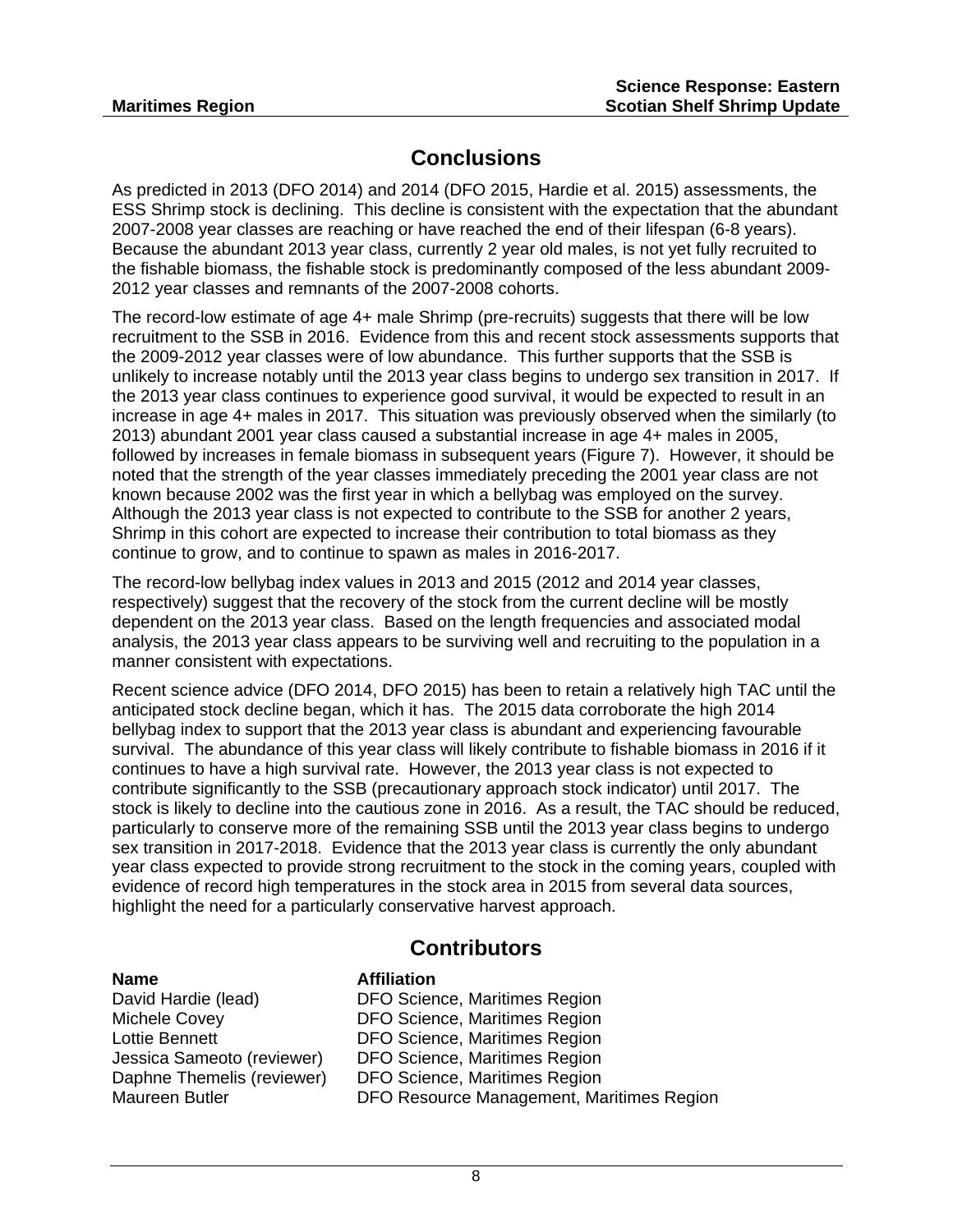### **Approved by**

Alain Vézina Regional Director of Science, DFO Maritimes Region Dartmouth, Nova Scotia Ph. 902-426-3490 Date: December 17, 2015

### **Sources of Information**

- DFO. 2014. Eastern Scotian Shelf Shrimp Stock Status Update for 2013-2014. DFO Can. Sci. Advis. Sec. Sci. Resp. 2014/012.
- DFO. 2015. Assessment of Northern Shrimp on the Eastern Scotian Shelf (SFAs 13-15). DFO Can. Sci. Advis. Sec. Sci. Resp. 2015/004.
- Halliday, R.G., L.P. Fanning, and R.K. Mohn. 2001. Use of the Traffic Light Method in Fishery Management Planning. DFO Can. Sci. Advis. Sec. Res. Doc. 2001/10: 41 p.
- Hardie, D., M. Covey, K. Nickerson, and M. King. 2015. Scotian Shelf Shrimp 2014-2015. DFO Can. Sci. Advis. Sec. Res. Doc. 2015/062: v + 44 p.
- Koeller, P., L. Savard, D. Parsons, and C. Fu. 2000. A Precautionary Approach to Assessment and Management of Shrimp Stocks in the Northwest Atlantic. J. Northw. Atl. Fish. Sci. 27: 235-247.
- Mohn, R., J. Black, and P. Koeller. 2001. Traffic Light Indicators. BIO Review 2000: 88 p.
- Shumway, S.E., H.C. Perkins, D.F. Schick, and A.P. Stickney. 1985. Synopsis of Biological Data on the Pink Shrimp, *Pandalus borealis* Krøyer, 1838. NOAA Tech. Rept. NMFS 30.